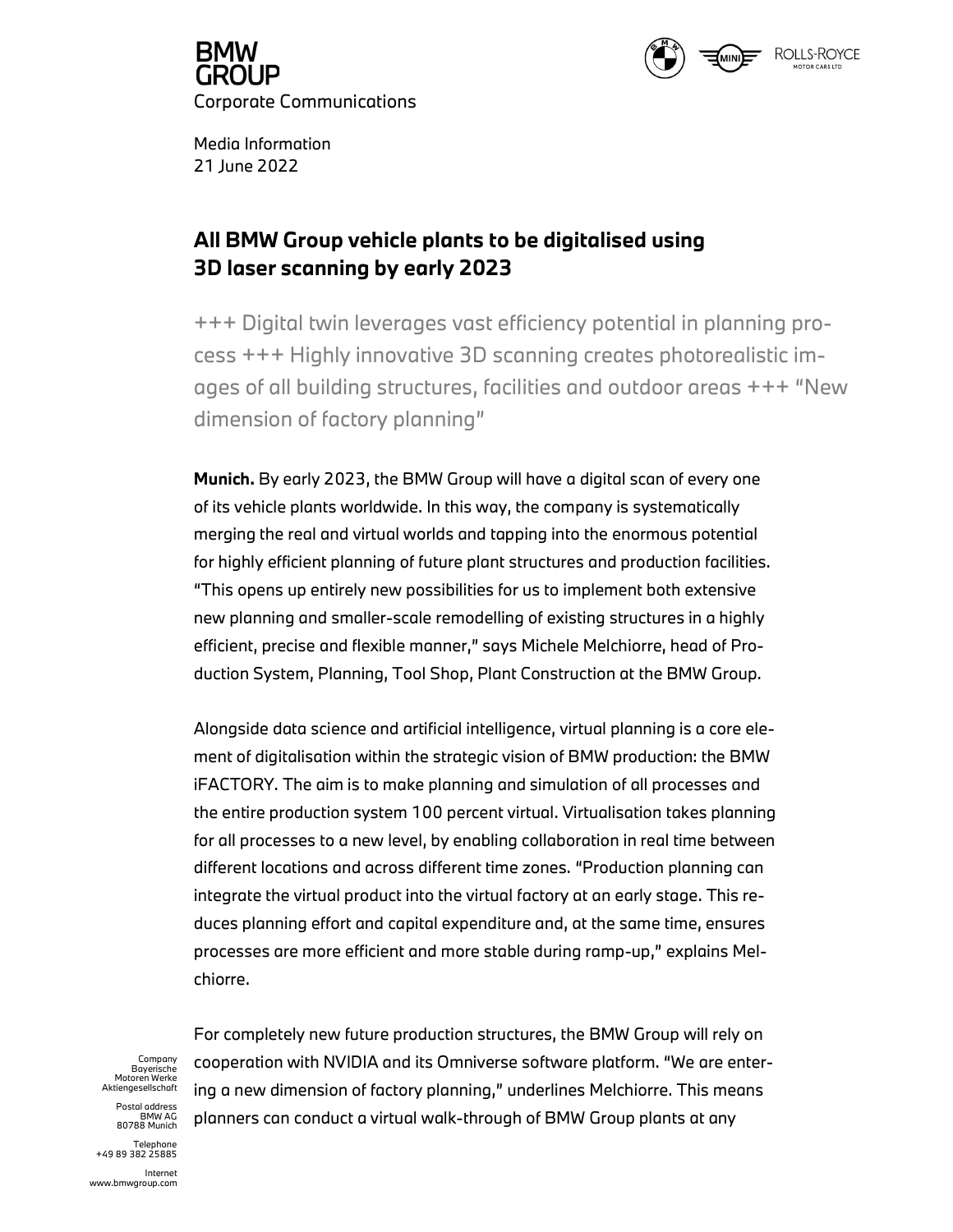

# GROUP

Corporate Communications

Media Information<br> $D_{\text{Dote}}$  21 June 2022

Subject All BMW Group vehicle plants to be digitalised by early 2023

Page  $\mathsf{2}$ 

time, from anywhere. They can develop production systems together in the simulated world, compare best practices and share information quickly and easily within the network. "This forms the basis for planning and developing our new vehicle plant in Debrecen in Hungary," continues Melchiorre: "Today, around three years before the series launch, we are already able to simulate core processes at our future plant virtually."

The BMW Group is digitalising its existing plants in cooperation with NavVis. The Munich startup is considered one of the world's leading providers of technology in the field of reality capture and digital twins. Mobile 3D laser scanners will be used to create photorealistic panoramic images, floor plans and scatter plots for all BMW Group vehicle plants, by early 2023, that are accurate down to the last detail, including all building structures, facilities and outdoor areas.

Since November 2020, around four million square metres of indoor space and nine million square metres of outdoor space at BMW Group plants have been scanned using portable mobile scanning systems and drone systems. As a result, digital twins are already available for the US plant in Spartanburg, the main plant in Munich and Plant Regensburg. Plants Dingolfing, Leipzig and Tiexi in China will also be captured by September of this year. By spring of 2023, digital data will also be available for the BMW Group plants in Mexico, South Africa, the UK and Dadong, China. The NavVis IVION Enterprise platform will then create a digital image of reality – the Digital Twin – from these huge data volumes.

Around 15,000 BMW employees are already working with this data, using a cloud- and web-browser-based software called the BMW Factory Viewer. With the help of this software and with just a few clicks, existing plants can be virtually inspected, specific points in production found via points of interest (POIs) and highly precise measurements carried out.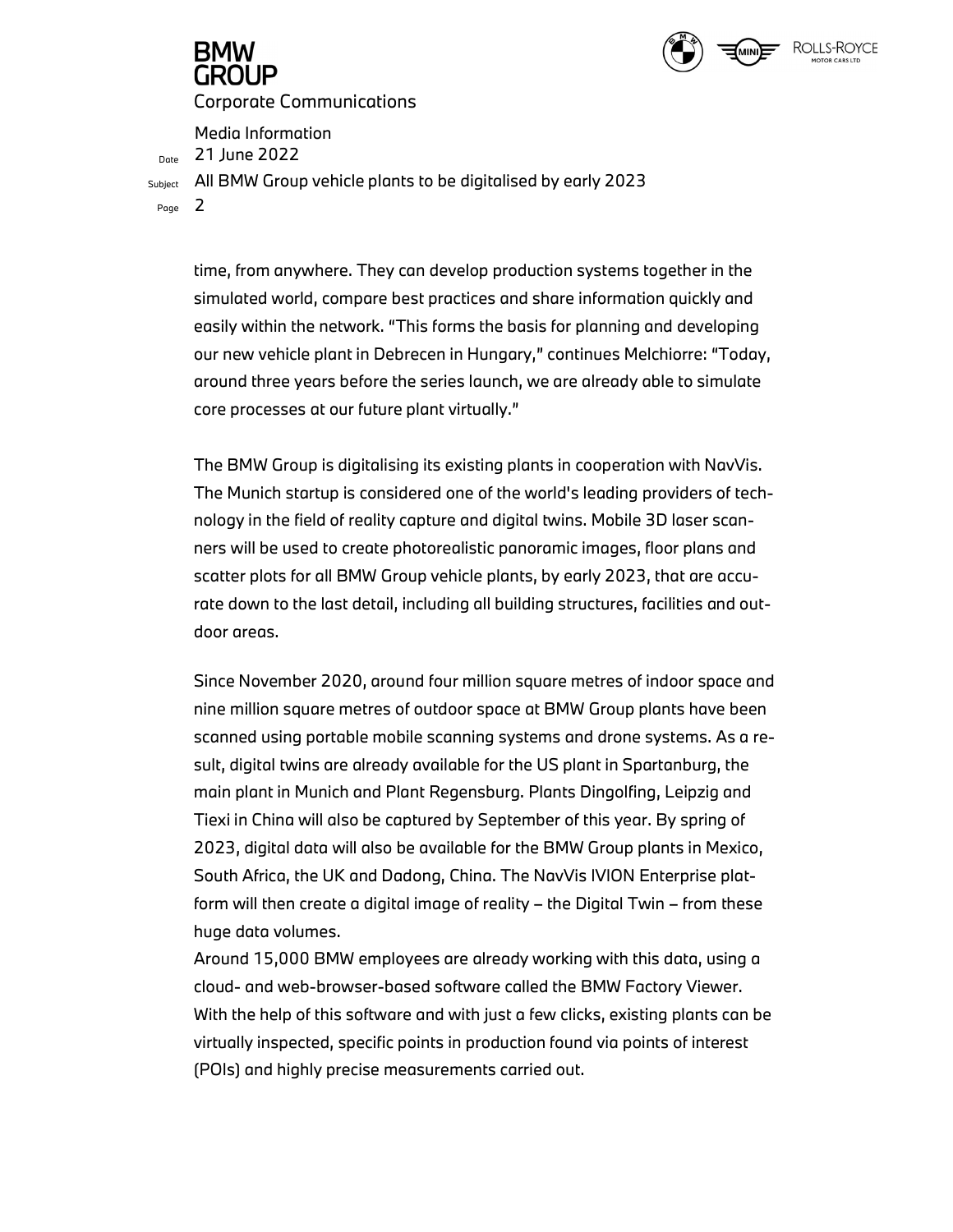

Corporate Communications

Media Information<br> $D_{\text{Dote}}$  21 June 2022

Subject All BMW Group vehicle plants to be digitalised by early 2023

Page  $\mathbf 3$ 

The system also allows individual sections of the 3D scans to be cut out and made available to external suppliers, for instance. This saves time and effort during production planning, improves collaboration with internal and external interfaces and eliminates planning errors.

3D scanning technology also allows both smaller and larger-scale remodelling projects at BMW plants to be transferred quickly and easily to the digital world, using the so-called re-scan process. The company is working in this area on developing its own autonomous scanning robots to keep the digital master data current in the long term, without requiring additional personnel effort. For this purpose, the BMW Group is using in-house solutions, such as the Smart Transport Robot (STR) developed by BMW Group subsidiary IDE-ALWORKS. Michele Melchiorre: "Partnerships like those with NVidia and Nav-Vis allow us to combine our pioneering spirit and process know-how with cutting-edge technologies."

If you have any questions, please contact:

## Corporate Communications

Julian Friedrich, head of Communications Production Network BMW Group Telephone: +49 89 382 25885 Email: Julian.Friedrich@bmw.de

Media website: www.press.bmwgroup.com Email: presse@bmw.de

## The BMW Group production network

The BMW Group has regarded itself for decades as the benchmark for production technology and operational excellence in vehicle construction. BMW iFACTORY. LEAN. GREEN. DIGITAL. represents the strategic vision of the worldwide production network. It provides answers to the challenges of the transformation towards e-mobility, with a global approach.

Lean stands for efficiency, precision and the highest level of flexibility, as well as outstanding integration capability. Green means using state-of-the-art technologies to establish production with minimal use of resources. The aim is to reduce CO2 emissions per vehicle from production by 80% from 2019 levels by